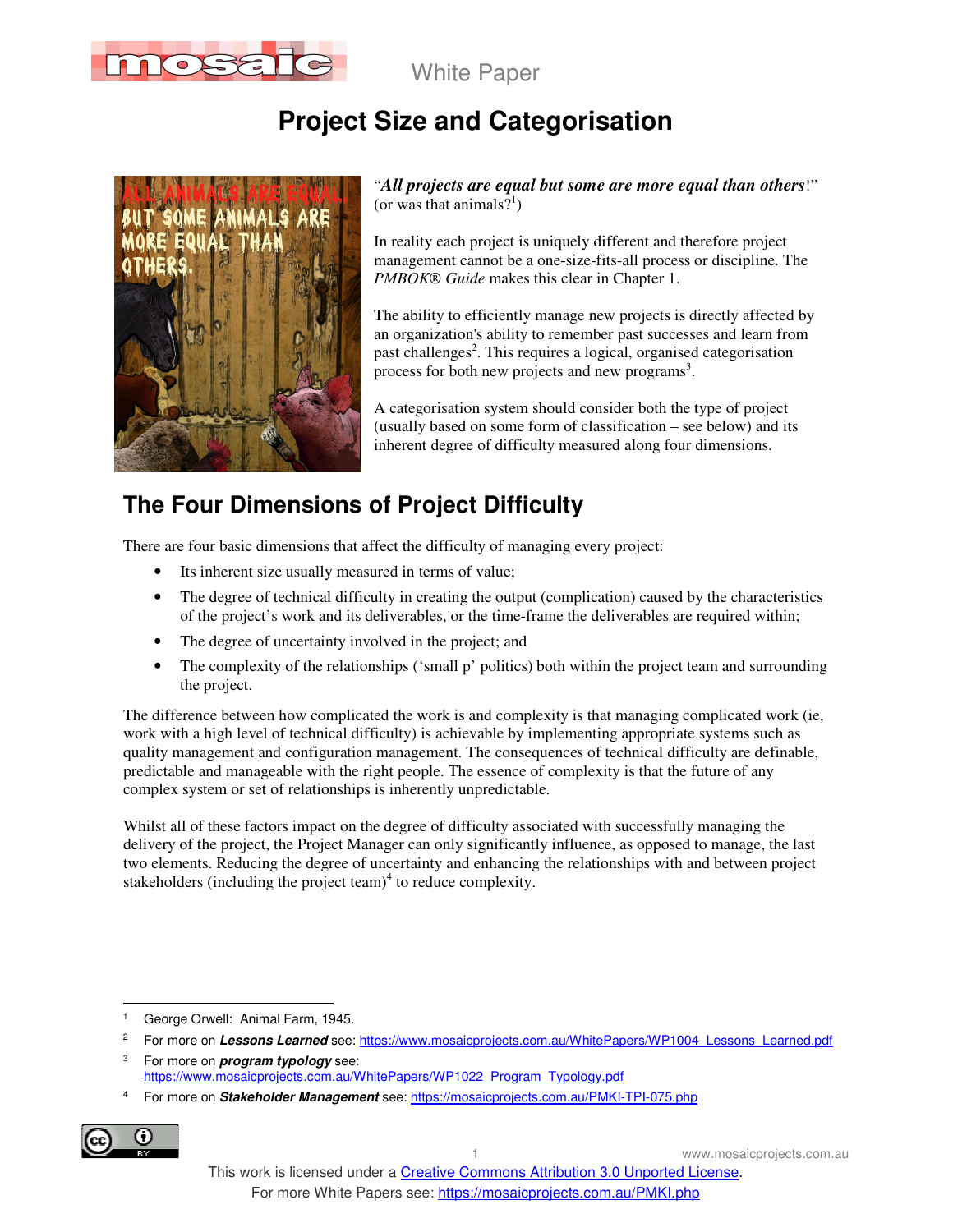

One should also note there is a significant difference between a program and a project and the associated skill set required by their respective managers. These issues are discussed in *Understanding Programs and Projects - There is a difference!<sup>5</sup>*

### **Project Size**

The size of the project or program will impact the degree of difficulty in achieving its objectives but large projects are not necessarily complicated or complex. There are projects in Australia to shift millions of cubic meters of overburden from mine sites with expenditures rising to several \$million per day but the work is inherently simple (excavating, trucking and dumping dirt), and the relationships in and around the project are relatively straight forward; the management challenges are essentially in the area of logistics. One only has to contrast this type of mega project with the difficulties of successfully delivering a small culture change within an established bureaucracy (say a new timesheet system) to appreciate size is only one dimension of a project.

However, size becomes the defining factor in 'mega projects'. Mega projects aren't big projects, they are major, complex programs of work usually with a special purpose 'financial vehicle' at its core<sup>6</sup>. Managing this scale of project is in a different league to simply managing a 'big project'. Managing the complexity (politics and stakeholder engagement) is central to success, as is breaking the overall program down into a series of smaller projects run in parallel. Managing mega projects successfully is a specialist area of study<sup>7</sup>.

### **Technical Difficulty (degree of complication)**

The technology, and technical difficulty associated with any project is a combination of the work needed to accomplish the project's objectives (particularly time) and the characteristics of the output (product, service or result) being produced<sup>8</sup>. It should be obvious that complicated *high tech* projects are inherently more difficult to manage than simple projects.

The technical difficulty innate in the work of the project is compounded by time pressures; a technically difficult project with adequate time allowed for research and prototyping can be easier to manage than a relatively simple project required in an unusually short timeframe. An accelerated completion target will increase costs and has the potential to reduce quality unless a highly competent management team are in place, and even then project risk is increased.

The technology also dictates the type of people engaged in the work which has a significant effect on how the work is managed and the management approach that will work best (and consequently the best person to manage the work). The best way to motivate and direct 'rocket scientists' engaged in a research project differs from that needed for 'white collar' workers engaged in an IT development and both differ substantially from the procurement focus of a heavy engineering project.

The nature of the technical difficulties and the associated degree of certainty/uncertainty largely depend on how well the work is understood. *Bleeding edge* research has a far higher level of uncertainty associated with every aspect of its management than a project of similar technical difficulty that has been undertaken

-<br>5 See: **Understanding Programs and Projects** https://www.mosaicprojects.com.au/PDF\_Papers/P078\_Programs\_Projects\_Full\_Paper.pdf and **Differentiating Programs from Projects**: https://www.mosaicprojects.com.au/WhitePapers/WP1002\_Programs.pdf

6 For more on **program typology** see: https://www.mosaicprojects.com.au/WhitePapers/WP1022\_Program\_Typology.pdf

7 For more on **managing mega projects** see: https://www.sbs.ox.ac.uk/faculty-research/megaproject-management

<sup>8</sup> The characteristics of construction projects are defined in a multi-dimensional BIM model. For more on BIM see https://www.mosaicprojects.com.au/WhitePapers/WP1082\_BIM\_Levels.pdf

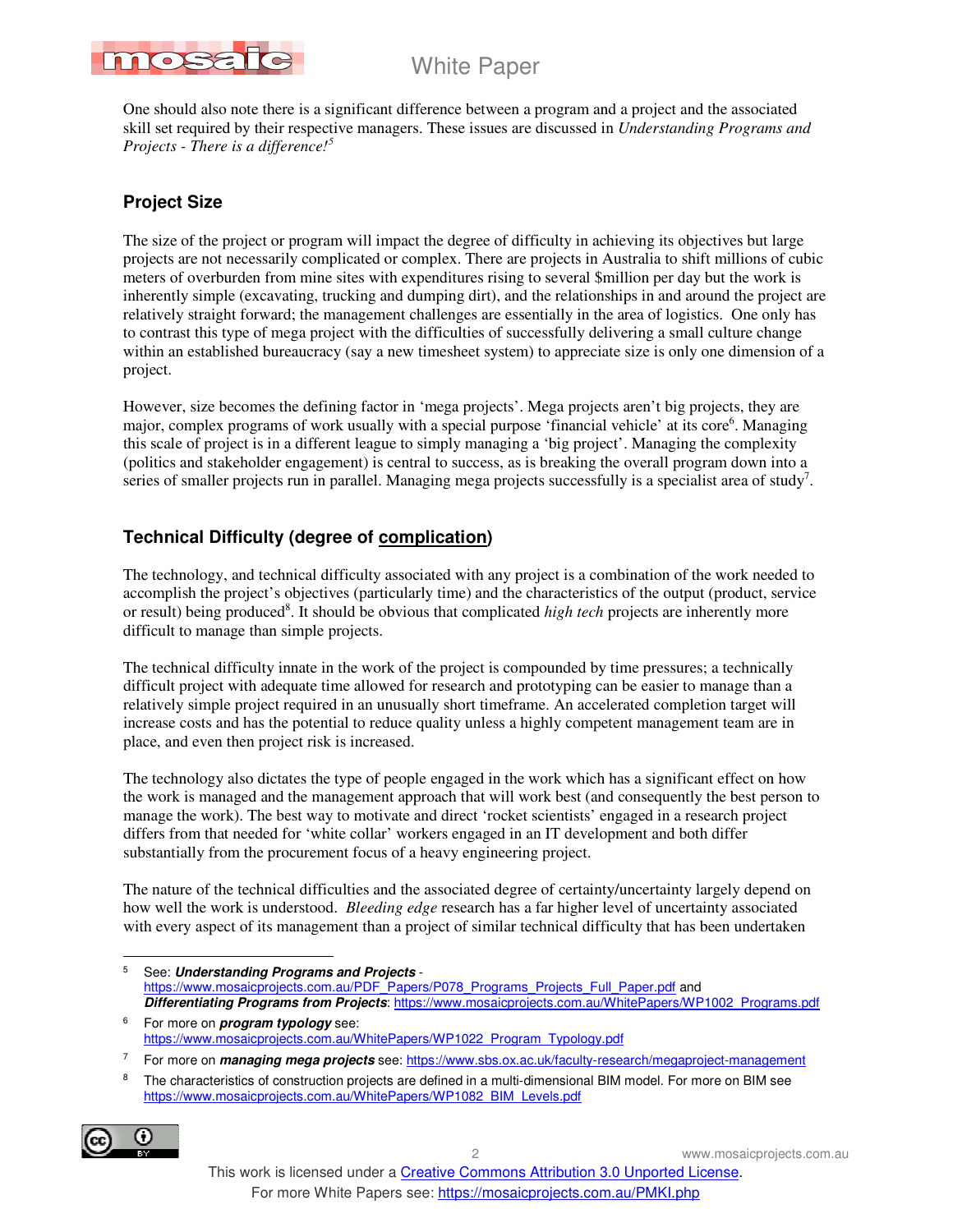# 1088

White Paper

several times before. The degree of understanding of both the project's characteristics and the way they will be accomplished on the part of the project's client is as important to the success of the project as the understanding of the project team. The lower the levels of knowledge, the more difficult it is to achieve a successful project outcome that delivers the benefits expected by the client. This lack of knowledge will lead to:

- Less accurate estimates of activity duration, sequence and resource requirements;
- Less certainty the project scope contains 100% of the required work; and
- Greater needs for updates and modifications to the overall project plan to maintain relevance.

Paradoxically, the less that is known about the overall work of the project, with the associated reduction in accuracy, the more important project control tools such as the schedule become as a means for guiding the execution of the work and managing change.

### **Uncertainty**

The degree of uncertainty associated with the desired output from the team's endeavours has a major impact on the management of the project. This is very different to the issues around *bleeding edge,* technically complicated projects discussed above. There is always a degree of uncertainty associated with every project, what matters is understanding the degree of uncertainty, ensuring most key stakeholders appreciate this and its consequences, and then choosing an appropriate project delivery strategy<sup>9</sup> to either minimise unnecessary uncertainty or that will embrace the uncertainty and seek to exploit the opportunities it offers (an 'agile' approach $10$ ).

| Semi-Open or                                                                                                                                                                                                                                                                                                                          | Open or                                                                                                                                                                        |
|---------------------------------------------------------------------------------------------------------------------------------------------------------------------------------------------------------------------------------------------------------------------------------------------------------------------------------------|--------------------------------------------------------------------------------------------------------------------------------------------------------------------------------|
| Making a Movie                                                                                                                                                                                                                                                                                                                        | Lost in the Fog                                                                                                                                                                |
| • Stakeholders are very sure about                                                                                                                                                                                                                                                                                                    | • Stakeholders are unsure what is                                                                                                                                              |
| how the project is to be done                                                                                                                                                                                                                                                                                                         | to be done                                                                                                                                                                     |
| • Stakeholders are unsure of what                                                                                                                                                                                                                                                                                                     | • Stakeholders are unsure how the                                                                                                                                              |
| is to be done                                                                                                                                                                                                                                                                                                                         | project is to be done                                                                                                                                                          |
| . The organisation is clear about                                                                                                                                                                                                                                                                                                     | • The organisation is attempting to                                                                                                                                            |
| the method to be used and has                                                                                                                                                                                                                                                                                                         | do something not been done                                                                                                                                                     |
| the expertise                                                                                                                                                                                                                                                                                                                         | before                                                                                                                                                                         |
| • It needs to spend time defining                                                                                                                                                                                                                                                                                                     | • The organisation needs to spend                                                                                                                                              |
| what                                                                                                                                                                                                                                                                                                                                  | time defining what and how                                                                                                                                                     |
| Closed or                                                                                                                                                                                                                                                                                                                             | Semi-closed or                                                                                                                                                                 |
| <b>Painting by Numbers</b>                                                                                                                                                                                                                                                                                                            | Going on a Quest                                                                                                                                                               |
| • Stakeholders are sure about<br>what is to be done<br>• Stakeholders are very sure about<br>how the project is to be done<br>• The organisation is going through<br>a repetitive project and knows the<br>skills needed<br>• Written procedures, methods and<br>systems are available to replicate<br>what has been done in the past | · Stakeholders are sure about what<br>is to be done<br>• Stakeholders are unsure how the<br>project is to be done<br>• The organisation needs to spend<br>time on defining how |
|                                                                                                                                                                                                                                                                                                                                       |                                                                                                                                                                                |

Source: Obeng E (1994) The Project Leader's Secret Handbook. Financial Times Prentice Hall

9 For more see: Project Strategy - https://mosaicprojects.com.au/WhitePapers/WP1038\_Strategy.pdf

<sup>10</sup> For more on **Agile** see: https://www.mosaicprojects.com.au/PDF\_Papers/P109\_Thoughts\_on\_Agile.pdf



 $\overline{a}$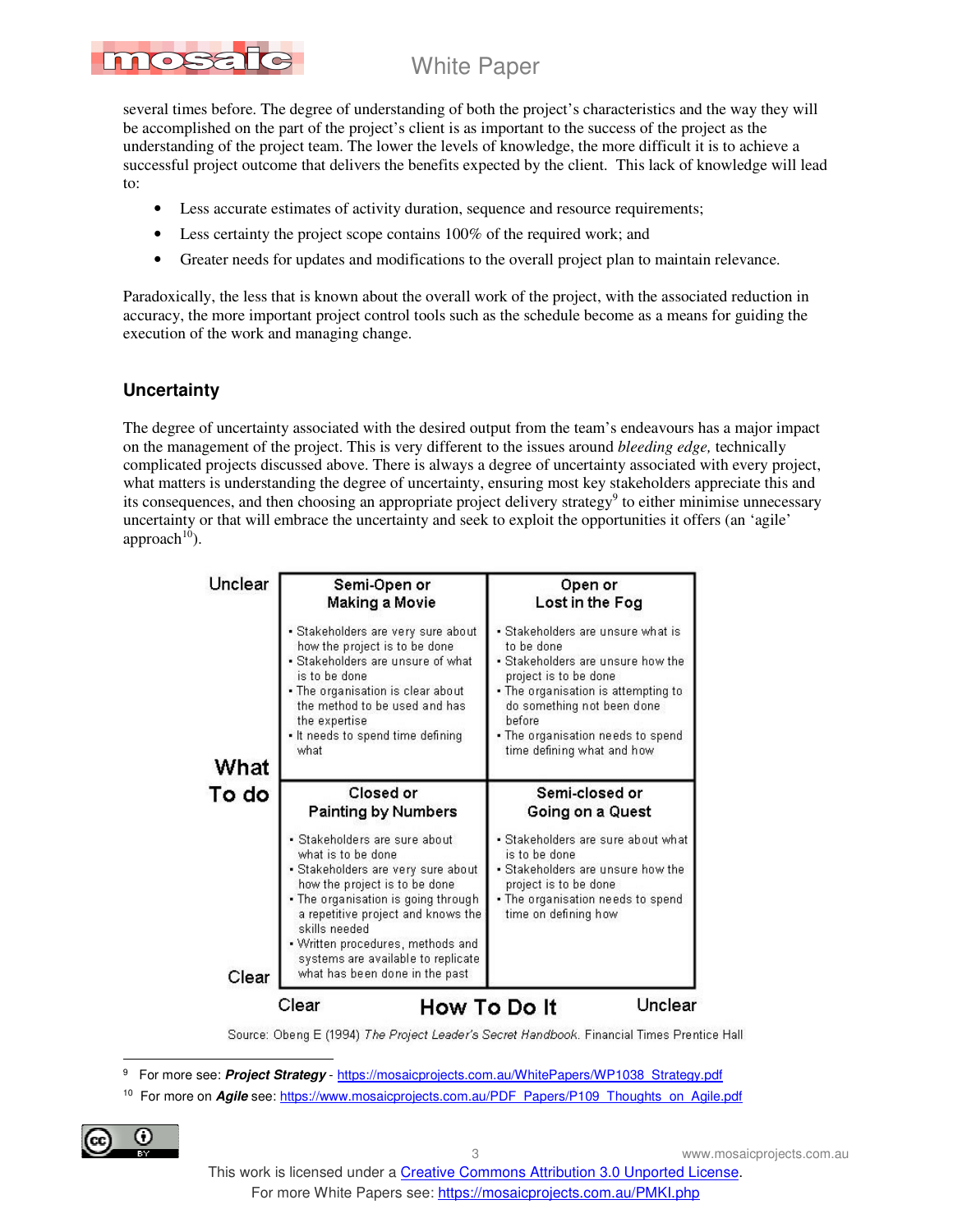

One measure of uncertainty developed by Eddie Obeng measures how much is known about what has to be achieved and how much is known about the methods of achieving the outcomes. The four options are detailed below:

#### **Painting by Numbers**

Traditional project management works well when both 'what's to be done' and 'how to do it' are well understood by all key stakeholders including the client and the project team. Closed projects (panting by numbers) can be fully defined, estimated, planned, etc. There are low levels of uncertainty and ambiguity; risks are largely known and manageable. Value is largely achieved by delivering the requirements on time and on budget. A typical software project of this type would be installing an upgrade into an office where the same upgrade had been previously installed in several other locations. This type of project is ideally suited to traditional project management approaches defined in the *PMBOK® Guide*, PRINCE2, and/or 'Waterfall' approaches to managing project work.

#### **Going on a Quest**

In these projects, the objective is clear but the way to achieve the objective is uncertain. At the end of the day, success or failure is clear cut; the objective has been achieved (or not). The challenge is optimizing the way forward. Process and system improvement projects tend to fall into this category. The objective is to reduce processing time by 20% - this is easily measured on the completion of the project. The difficulty is determining the best way to achieve the objective. Some of the options include improving the user interface, simplifying the work flow, speeding up network traffic and processing times or a combination of two or more of the elements? Ambiguity is low - we know what's needed, uncertainty is high - we are not sure how to achieve it.

Before committing major resources to the main work of the project adequate time has to be allowed to prototype solutions and test options before a final design solution can be determined and then implemented. The project needs to be developed in phases with go/no go gateways as the design is firmed up. There are risks associated with any creative design process and most software projects are 'quests' requiring creative solutions to identified problems to achieve the desired objective. One way to achieve this is to set up a 'deepdive hackathon where teams, or individuals, work in parallel to first define and then solve the problem with frequent review and consolidation breaks.

#### **Making a Movie**

In these projects the tools and techniques are well known but the final outcome is uncertain. Only after the project is complete can the results be measured and the success or failure of the project determined. Most culture change projects and marketing projects (and making movies) are in this category. The tools to be used including: training, communicating, advertising, etc are well known and the traditional (if not optimal) mix of techniques understood for most situations. What no one can predict is if the 'public' will acclaim the final result, merely accept the final result or dump the final result.

Traditional project management is not enough in these projects; there is a continual need to measure results, feedback information and adapt the mix of activities to optimize the likelihood of success. The key value measurement is attempting to answer the question is it worth spending more or should we cut and run? Efficient stakeholder communication and relationship management is crucial. Whilst there will be some outstanding successes (block busters) and some total flops most projects in this category finish somewhere in the middle. The art is spending just enough effort to achieve an acceptable outcome – dealing with shades of grey. One innovative approach that can be used in this type of project is the 'double diamond' developed by

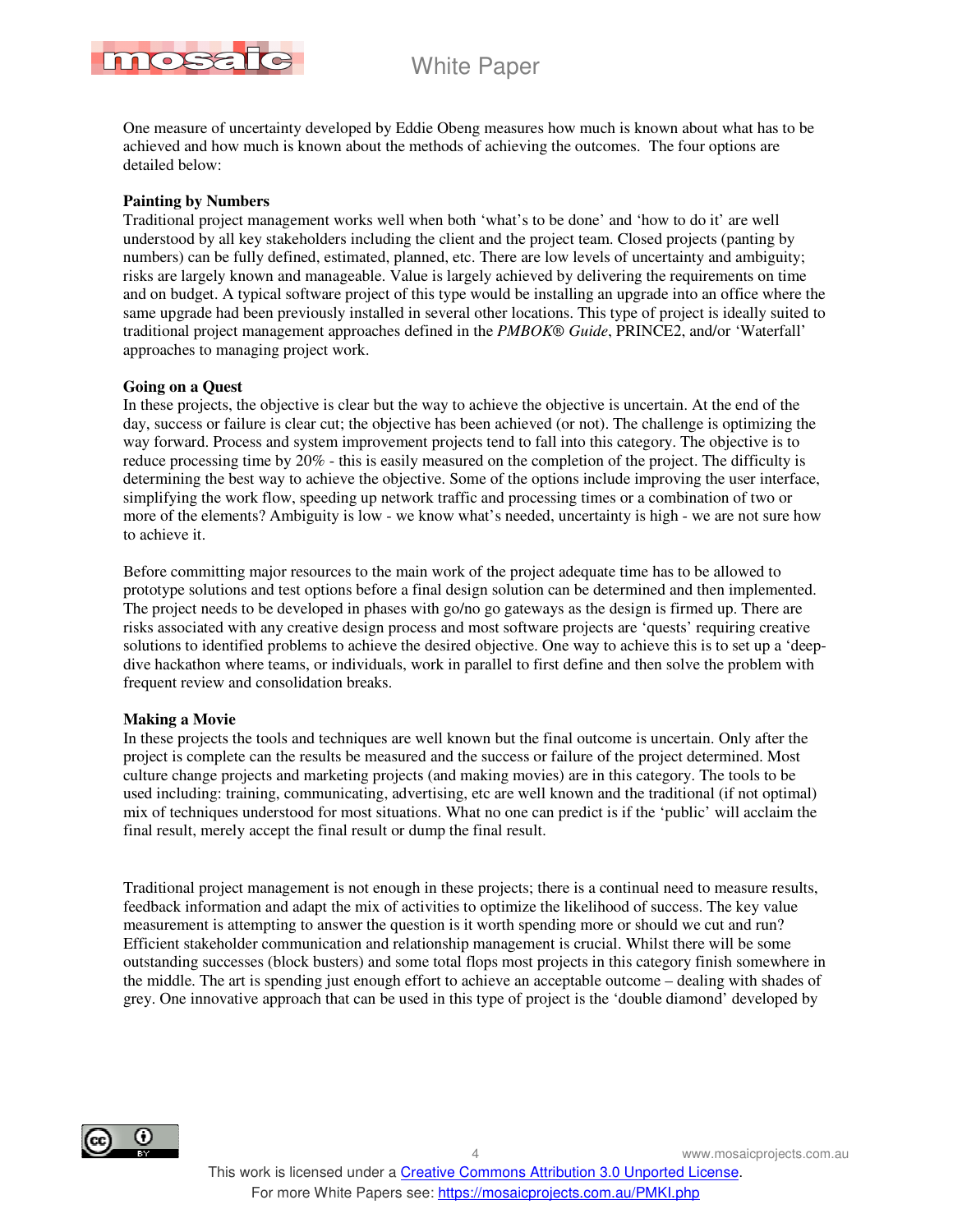

the UK Design council. The approach is divided into four distinct phases – Discover, Define, Develop and Deliver – the Double Diamond is a simple visual map of the design process<sup>11</sup>.



#### **Lost in the Fog**

I actually prefer Prof. Rodney Turner's version 'a walk in the fog'. This type project is a journey towards a desired new state, usually in response to a recently identified problem; for example, "we are losing market share and profits are down in xxx". We know the problem, potential solutions range from closing the business unit to re-pricing, to changing the offering or possibly increasing market presence.

No one is sure of the optimum outcome, or how best to achieve it. The only option is to proceed carefully, stop at regular intervals to check exactly where you are and re-plan the way forward. Exactly the way you navigate through a thick fog. Both ambiguity and uncertainty are high.

Project management is about making sure at each 'stop point' the value achieved to date is locked in and then refocus on the next increment. Agile software development is ideal for this type of project. Each iteration builds new capability and value and the learning provides a platform for the next iteration of development.

Management is both easy and difficult. It is easy because there is no point in setting fixed plans (you have no idea what to plan). It is difficult because decisions on value and whether to stop or continue are subjective and need to be made in a collaborative environment of trust.

Traditional measures of success such as on-time and on-budget are largely meaningless; typically there are no statistics to base this type of measure on. Consequently these projects are the realm of cost reimbursable contracts and partnerships; stakeholder relationship management, and a clear understanding of value are the only effective tools for building to a successful outcome. An 'agile' approach to management is essential<sup>12</sup>.

#### **Some final thoughts on uncertainty**

1. Both the client/sponsor and the project team need an understanding of the type of project and agree to configure the project management processes appropriately. The more uncertainty and ambiguity,

<sup>&</sup>lt;sup>12</sup> For more on *Agile* see: https://www.mosaicprojects.com.au/PDF\_Papers/P109\_Thoughts\_on\_Agile.pdf



 $\overline{a}$ <sup>11</sup> For more on 'double diamond' see: https://www.designcouncil.org.uk/news-opinion/design-process-what-double-diamond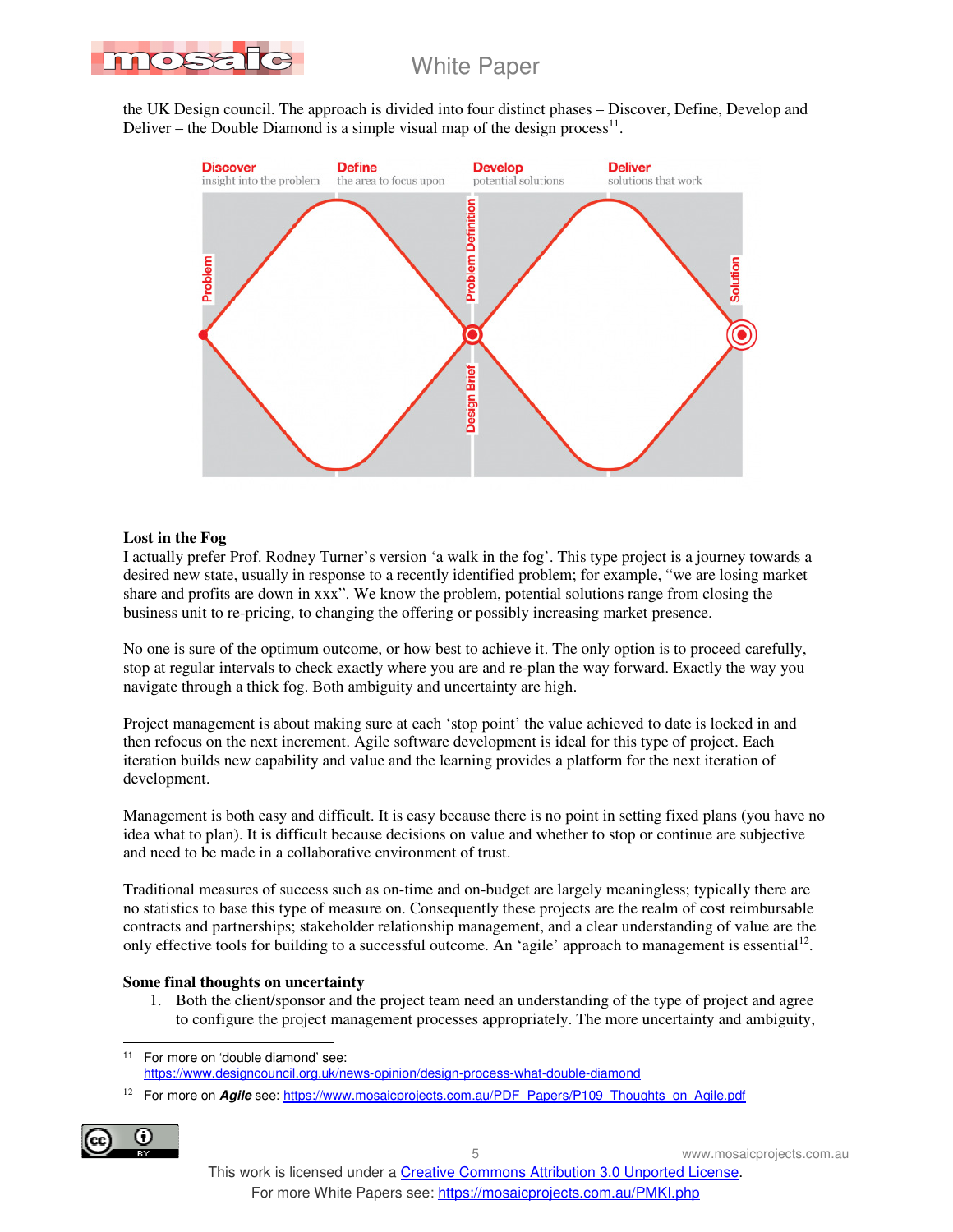

the more important the project's client is to achieving project success! If expectations are not aligned disaster awaits.

2. The skills required of a project manager change from largely technical if the project is 'painting by numbers' to almost completely relational to manage a 'walk in the fog'. Selecting the right person to lead the project and relate to the client and stakeholders is crucial.

When a bleeding edge project has a clearly defined end point you are on a *quest* the challenge is finding the optimum route to the end. When the end point is unclear you are either *making a movie* – the process are well known but the outcome is uncertain or on a *walk in the fog* where neither the route nor the outcome are defined<sup>13</sup>. This is not an issue as long as all of the project stakeholders appreciate they are on a journey to initially determine what success looks like, and then deliver the required outputs.

The less certain the client is of its requirements, the greater the uncertainty associated with delivering a successful project and the greater the effort required from the project team to work with the client to evolve a clear understanding of what's required for success. Budgets and timeframes are expected to change to achieve the optimum benefits for the client; and the project is set up with an appropriately high level of contingencies to deal with the uncertainty. Problems occur if the expectations around the project are couched in terms of achieving an 'on time, on budget' delivery when the output is not defined and the expected benefits are unclear<sup>14</sup>.

Managing uncertainty is closely associated with and influences the complexity of the relationships discussed below. The key difference is much of the unnecessary uncertainty can be removed by effective stakeholder consultation and proper project planning – this is a sensible risk minimisation process. The challenges are identifying what parts of the uncertainty can be reduced and what parts of the uncertainty are intrinsic to the project; then determining a sensible level of investment to reduce the manageable elements of uncertainty. The residual uncertainty becomes a key consideration in the project's risk management processes. These are manageable and to a degree predictable processes. Complexity has a very different nature……

### **Complexity = The People**

This aspect of a project is unpredictable and centres on the effectiveness of the relationships within the project team and with the external stakeholder community, this aspect is compounded if the project work involves a complex 'system of systems' that embeds innate complexity within the work. Complex systems involving people (eg, your stakeholder community), technology, or both, react in unpredictable ways to stresses and stimuli – dealing with emergent issues and opportunities needs an adaptive, agile approach supported by a resilient management system. Planning and preventative processes are still important, but cannot be relied on to eliminate unexpected outcomes from the complex system.

Complexity Theory<sup>15</sup> has become a broad platform for the investigation of complex interdisciplinary situations and helps understand the social behaviours of teams and the networks of people involved in and around a project. These ideas apply equally to small in-house projects as to large complicated programs. In this regard, complexity is not a synonym for complicated or large<sup>16</sup>. Effective stakeholder management<sup>17</sup> is

<sup>17</sup> For more on **stakeholder management** see: https://www.mosaicprojects.com.au/WhitePapers/WP1007\_Stakeholder\_Cycle.pdf



 $\ddot{\phantom{a}}$ <sup>13</sup> For more see: **Projects aren't Projects**: https://mosaicprojects.wordpress.com/2009/04/09/projects-arent-projects2/

<sup>14</sup> For more see: **Avoiding the Successful Failure** https://www.mosaicprojects.com.au/PDF\_Papers/P046\_Successful\_Failure.pdf

<sup>15</sup> For more on **Complexity Theory** see: https://www.mosaicprojects.com.au/WhitePapers/WP1058\_Complexity\_Theory.pdf

<sup>16</sup> For further discussion see: **A Simple View of 'Complexity' in Project Management**: https://mosaicprojects.com.au/PDF\_Papers/P070\_A\_Simple\_View\_of\_Complexity.pdf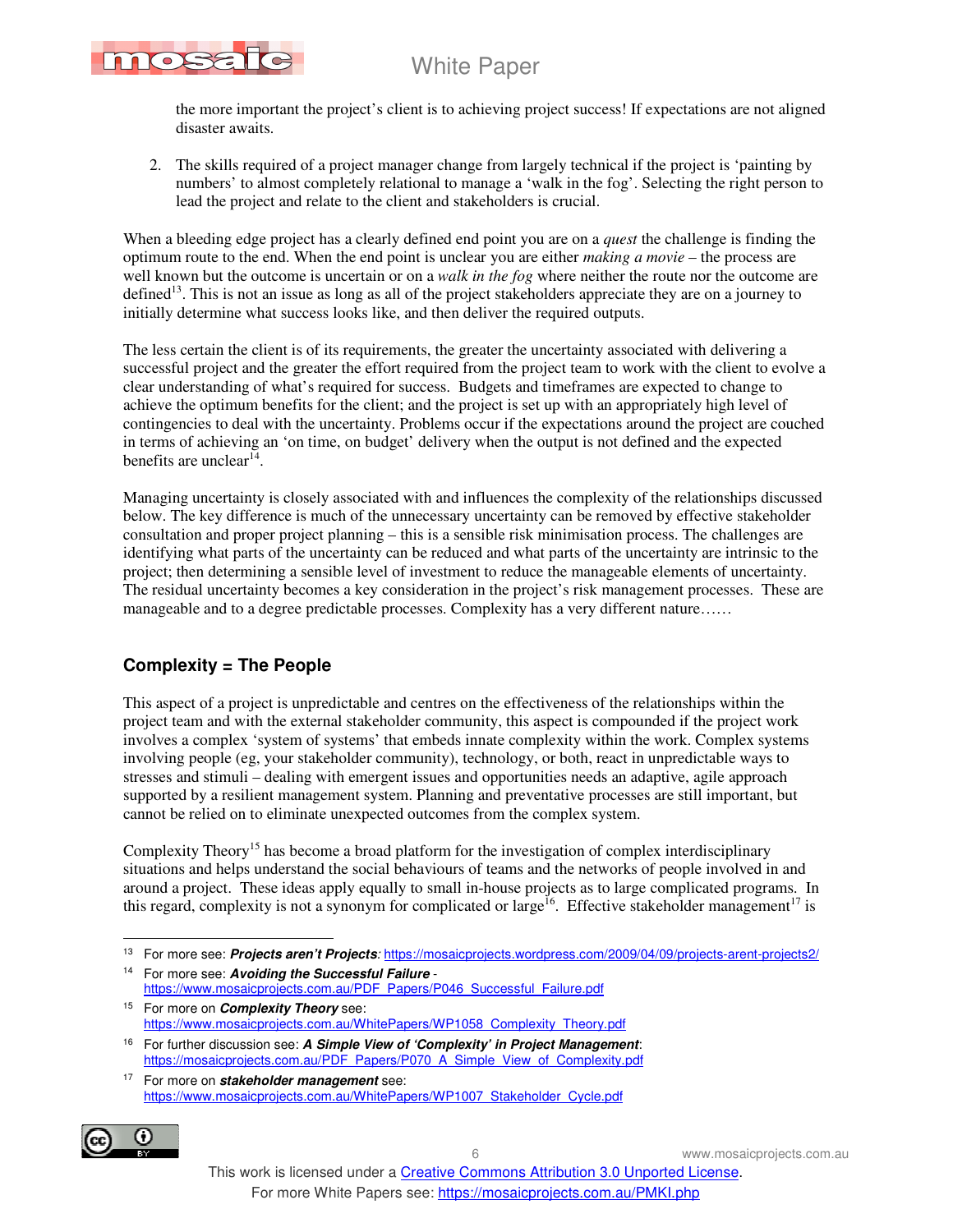

the key to obtaining the commitment needed to effectively deliver the project both form within the project team and from the key stakeholders.

Highly complex (extreme) projects appear to be in a different category; they cannot be fully planned because the scope and requirements evolve over time as stakeholder attitudes and knowledge evolve (requiring iterative planning); but political and commercial pressures require as much certainty as possible 'upfront'. The successful management of this type of 'complex projects' is an emerging area of study in its own right; developments to date include the creation of a set of competencies required by a person charged with managing a complex project<sup>18</sup> which augment, reframe and extend those needed by a successful project manager running a 'normal project'.

# **Project Categorisation System**

The categorisation system should provide useful insight about differences between projects in one category and projects in every other category, and be readily translatable and comprehensible across the organisation. Project types seen as particularly important in the broad project management categorization context<sup>19</sup> are:

- Organizational change.
- Engineering/construction.
- Information technology.
- New product development.
- Research and development.

These basic 'types' can be further subdivided by application sector, for example, Aerospace, Events or International Developments (this list can be very extensive); as well as by geographic location.

A project categorisation system should provide an appropriate category for any project the organisation may encounter by considering a range of five or six attributes drawn from:

- Some form of classification for different types of project based on an appropriate standard industry classification<sup>20</sup> or application area;
- The stage in the product's lifecycle, R&D, Development, Implementation, Operations, Maintenance;
- The purpose of the project from the performing organisation's perspective<sup>21</sup>;
- Alignment with different aspects of the organisation's strategy
- The project's 'importance' and or 'urgency';
- Geographic location;
- The form of contract or relationship with clients, suppliers and contractors: Alliance, Partnership, Joint Ventures, traditional, etc.;
- Sources of funding and/or types of ownership;
- Distinguishing between normal, complex and mega projects<sup>22</sup>;

 <sup>-</sup> Client project (to acquire something) -v- contractor project (to deliver something)



 $\overline{a}$ 

<sup>18</sup> For more on **complex project management** see: https://iccpm.com/

<sup>&</sup>lt;sup>19</sup> Source: Series on *Categorizing Projects and Programs*, PM World Journal Vol. III. Alan Stretton.

<sup>&</sup>lt;sup>20</sup> For some options on standard industry classifications see:

<sup>-</sup> USA: https://en.wikipedia.org/wiki/Standard\_Industrial\_Classification

 <sup>-</sup> Australia: http://www.abs.gov.au/ausstats/abs@.nsf/mf/1292.0

<sup>21</sup> Examples of 'purpose' can include:

 <sup>-</sup> Internal (done by the organisation for itself) -v- external (done by the organisation for others, eg, 'the market')